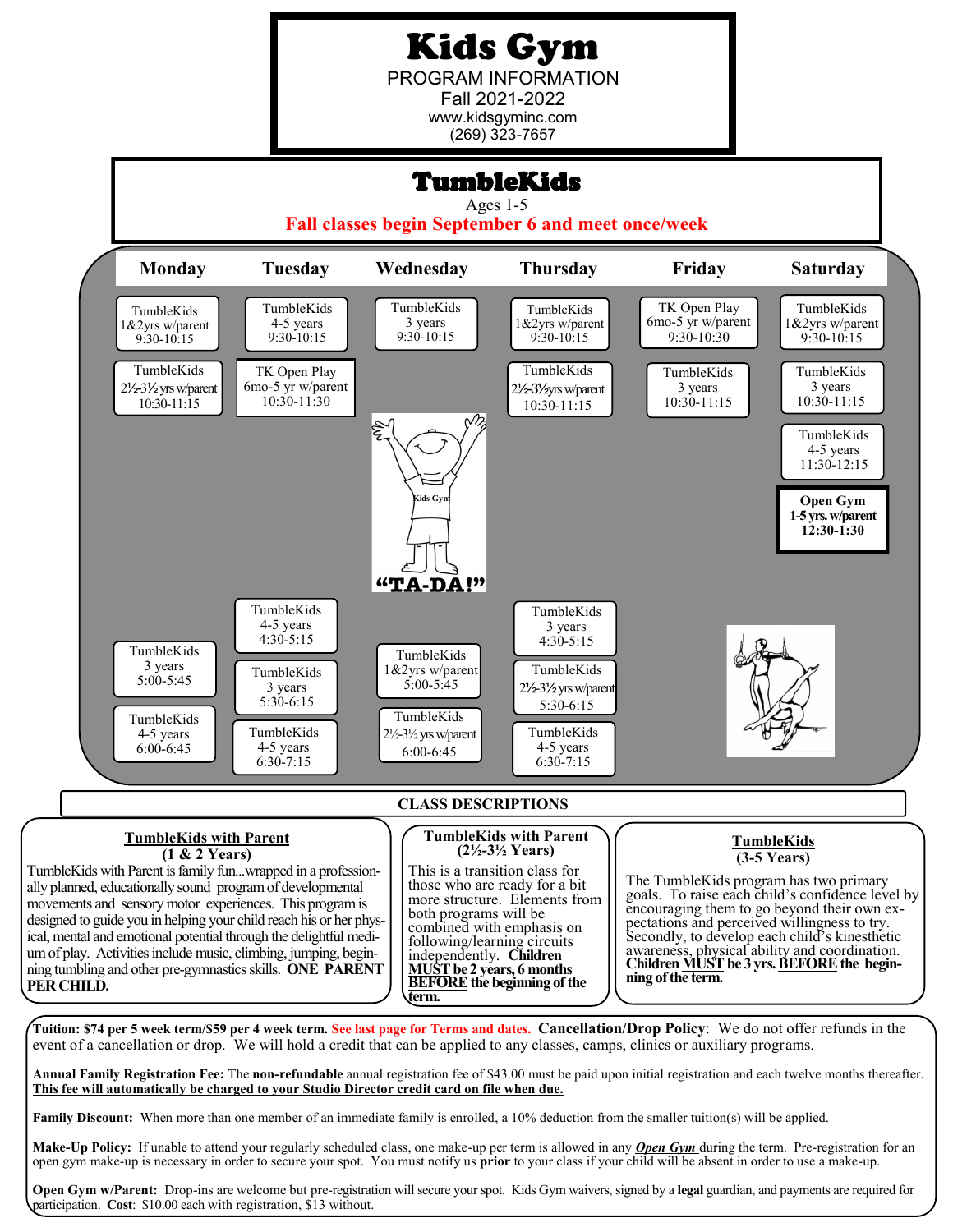# Gymnastics Program Schedule

Ages 6-18 (classes meet once/week)  **Monday Tuesday Wednesday Thursday Friday Saturday**  Home Home Beginner & School School Adv. Beginner 3:00-4:00 9:30-10:30 3:00-4:00 Intermediate & Beginner Beginner & Beginner Beginner & Beginner Kindergarten Adv. Beginner Advanced Kindergarten Kindergarten Adv. Beginner  $4:30 - 5:30$ 4:30-5:30 4:30-5:30 10:45-11:45 4:30-5:30  $4:30 - 5:30$ Beginner & Beginner Beginner & Pre-Team Beginner & Boys All Level Kindergarten (Invite Only) Adv. Beginner Adv. Beginner Adv. Beginner 4:30-5:30  $4:30 - 5:30$  $4:30 - 5:30$ 4:30-5:30 4:30-5:30 10:45-12:00 Intermediate & Intermediate & Beginner & Beginner & Beginner & Advanced Advanced Adv. Beginner Adv. Beginner **NINJA** Adv. Beginner 11:00-12:00 5:45-6:45 5:45-6:45 5:45-6:45 5:45-6:45 (All Levels) 5:45-6:45 **Open Gym** Beginner Intermediate & Pre-Team Girls All Level Kindergarten **6-18 yrs.** (Invite Only) Advanced 5:45-6:45 5:45-6:45 **12:30-1:30** 5:45-6:45 5:30-6:45 **CLASS DESCRIPTIONS**

#### *(If unsure of class placement, call Kids Gym for a skill evaluation)*

**Beginner Kindergarten:** For girls or boys with little or no gymnastics experience. **MUST** be 5-1/2 **prior to** the start of the term and in Kindergarten **OR** have teacher approval. Emphasis will be on basic skills and gaining a good understanding of gymnastics terminology.

**Beginner/Advanced Beginner and Home School:** For girls or boys with little or no gymnastics experience or a good working knowledge of basic skills and gymnastics terminology. Improvements of those skills and progressive skills for Intermediate level will be emphasized.

**Intermediate/Advanced:** For students who have mastered all gymnastics skills and progressions in the Advanced Beginner level. This class will focus on refining skills, body line and technique, along with the introduction of more advanced skills. Students must have been previously enrolled in the Intermediate level at Kids Gym or have teacher recommendation. If one term or more is missed, reevaluation or teacher approval is necessary.

**Boys All Level:** Beginner through Intermediate level. See class descriptions for explanations of various skill levels.

**Ninja:** For boys and girls all levels. Our entry level Ninja classes focuses on all the basics of movement through space. We break our skills curriculum into four disciplines that every kid LOVES to LEARN. They'll roll, run, flip and swing through the gym. Throw in weekly strength challenges and skills of the week, and you have a class that's sure to please anyone who wants to be a NINJA!

Girls All Level: For students, ages 12 & above, of all gymnastics levels. Emphasis will be on basic through advanced skills with proper progression.

**Open Gym:** Drop-ins are welcome but pre-registration will secure your spot. Kids Gym waivers, signed by a **legal** guardian, and payments are required for participation. Cost \$10 each with registration, \$13 without.

### **RECREATIONAL TUITION**

\$85 per 5 week term/\$68 per 4 week term

**Open Gym:** \$10.00 each with registration, \$13.00 each without registration.

**Annual Family Registration Fee:** The **non-refundable** annual registration fee of \$43.00 must be paid upon initial registration and every 12 months thereafter. **This fee will automatically be charged to your Studio Director credit card on file when due.**

**Family Discount:** When more than one member of an immediate family is enrolled, a 10% deduction from the smaller tuition(s) will be applied.

**Make-Up Policy:** If unable to attend your regularly scheduled class, ONE make-up per term is allowed in an *Open Gym* during the term. Pre-registration for an open gym make-up is necessary in order to secure your spot by calling our office. You must notify us **prior** to your class if your child will be absent in order to use a make-up.

**Cancellation/Drop Policy**: We do not offer refunds in the event of a cancellation or drop. We will hold a credit that can be applied to any classes, camps, clinics or auxiliary programs.

#### **Call Kids Gym for information on:**

- \*Camps
- \*Field Trips
- \*Skill Clinics
- \*Overnights
- \*Private Lessons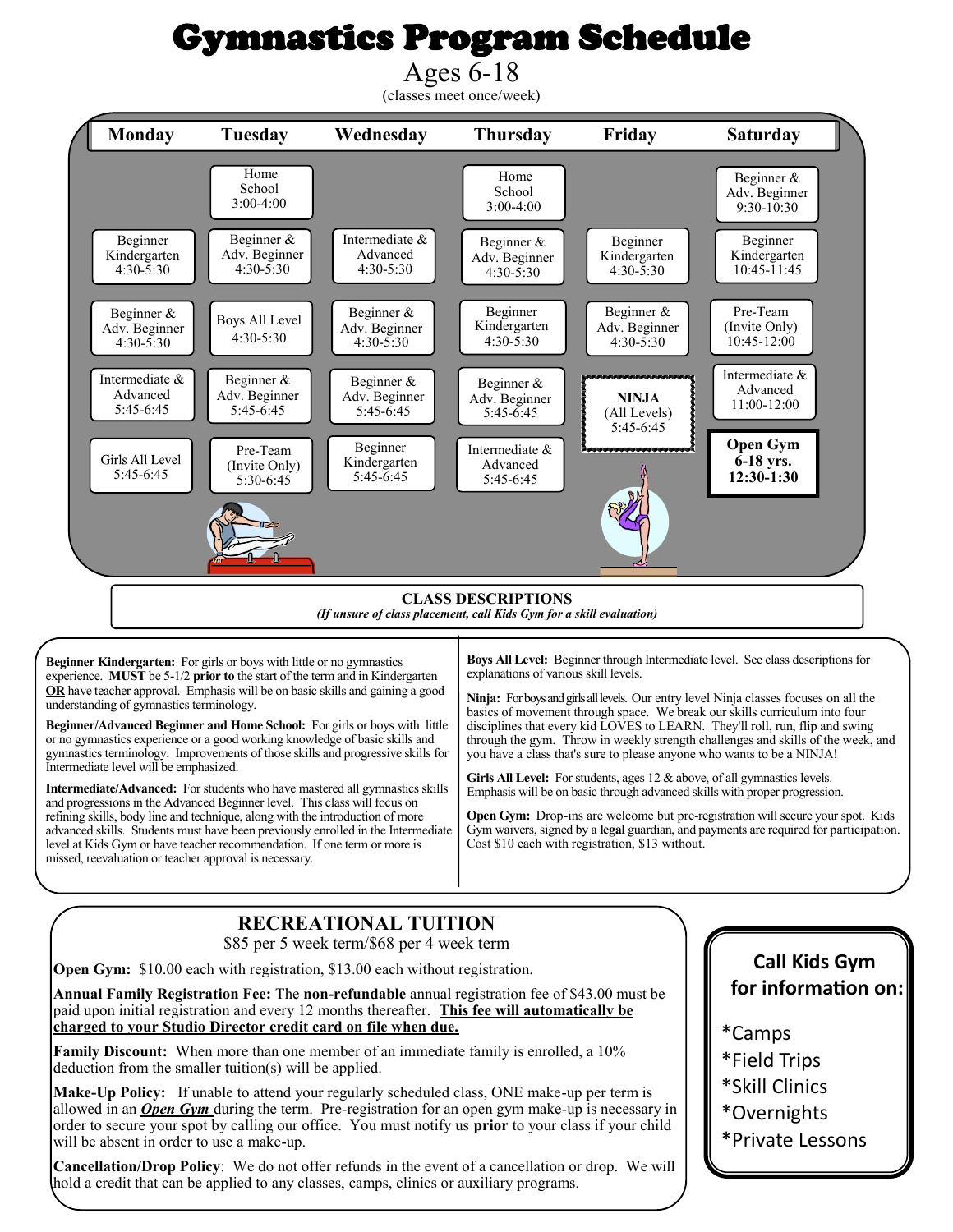# **WHY** KIDS GYM**?**

- Specially designed 20,000 square foot facility
- Conveniently located just minutes from shopping
- Two fully equipped gyms, padded and carpeted for your child's safety
- Preschool gym has unique, kid-sized equipment
- Viewing areas to both gyms (limited seating)
- Advanced TumblTrak Tumbling System and in-ground trampolines
- Top-quality gymnastics equipment for all events, including two spring floor-ex areas
- Experienced, caring instructors
- Programs developed by leading experts
- Positive, individualized instruction
- Member USA Gymnastics
- USAG Competitive Team

#### IYAYYYYYYYYYYYYYYYYYYY ,,,,,,,,,,,,,,,,,,,,,,,,,, **MARK YOUR CALENDARS!!!**

*Jingle Bell Fun Show: December 18, 2021*

*Thrills & Skills Fun Show: June 11, 2022*



医阿里斯氏试验检胆汁 医皮肤病

Come *actively* celebrate birthdays, holidays and special occasions. Music, games, gymnastics activities and parachute play are all part of the fun. (Parties are 1-1/2 hours and can be scheduled for Saturday afternoon.)